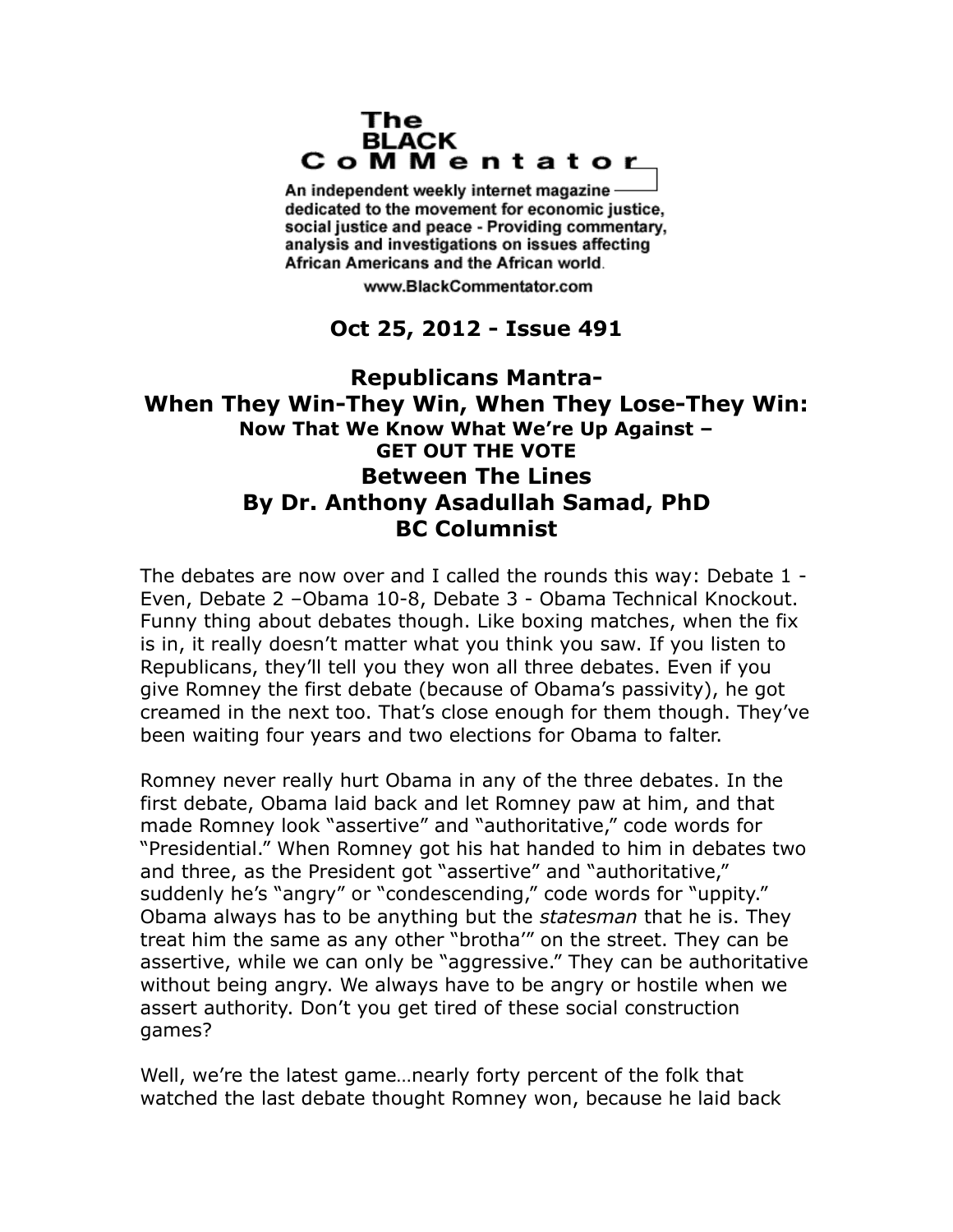and "looked" Presidential, while trying to demonstrate that he could be a competent Commander In Chief. Oh, give me a f#@%n break. He laid back because he was out of his area of expertise. All he said was, "me too," the debate equivalent of clinching. He had to hang on so the President wouldn't knock him out. And since Obama didn't knock him out, some people still wanna' say Romney. What's that old saying, you can't beat some people on points…you gotta' knock out - and leave no doubt. Well, it's time to knock Romney "da f@#%" out. Election Day is less than two weeks away and the ring will be the ballot box. Time to get this nonsense over with. For as long as the campaign goes on, the public will never get the truth about the issues, the rich will never concede to paying taxes, Romney will never release his tax returns, the Republicans will continue to lie about Medicare (and other things they will cut), and they will claim they are winning the election. Relative truth has captured the nation.

What is relative truth? Relativity is when one sees their own view as relative (valid) as anyone else's; whether it is, indeed, valid or not doesn't matter. If it's true to them…it's true, and just as true as real truth, if the public doesn't know better. Well, in an anti-intellectual environment, the public doesn't know what to believe. Simply put, the public doesn't know better. In not knowing what to believe, one person's truth may sound as reasonable as another's. That's where we are now, as a society. Campaigns are geared to the lowest common denominator, ideology, and if you support an ideology - than you're very inclined to support its version of the truth. So, when the Republicans say Romney won the debate, it's not because he actually did - but because they say he did. Their outcome was fixed on a false truth they have to support. When the Republicans win, they say they won and when they lose, they say they won. Same as fighters who get wiped around the ring.

The Republicans govern they same way. When they win, they expect the Democrats to cooperate and do the people's business. When they lose, they don't cooperate and blame the Democrats for not doing they people's business. It's insane. Yet, the truth is front of us. We just can't confuse which truth is real, and end up picking the wrong version of what they feed us as truth. You will know the truth when you see it. In case you don't know, here's the test. Truth will always be just. What is just is always true. What some say is true isn't always just. If it's not just, then it's not true. We can't continue to fall for relative truths.

This election means too much. We have to get out and vote. Don't let anyone TAKE your vote, and don't concede your vote to anyone. Just